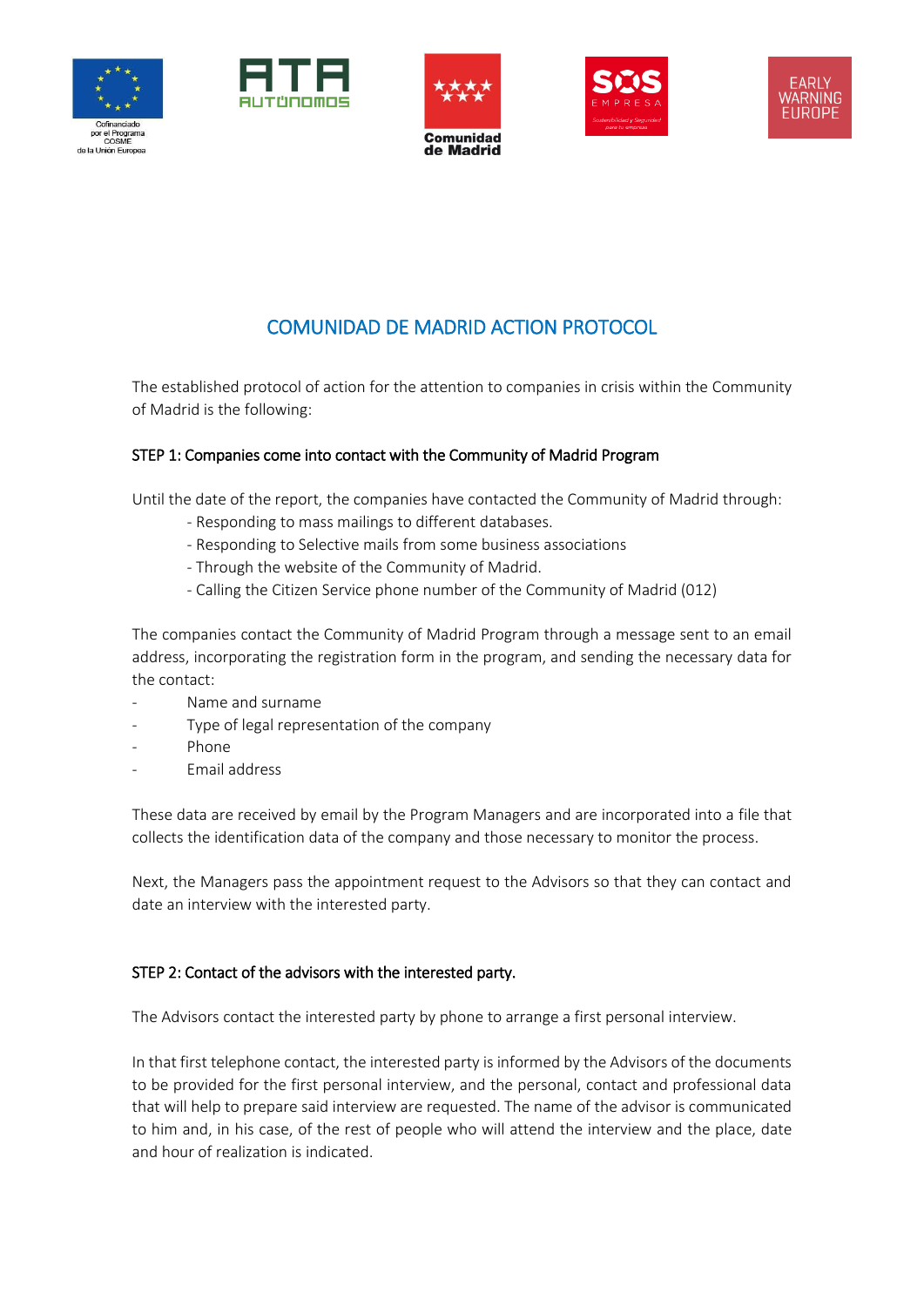









#### STEP 3: First Interview.

The first interview takes place at the headquarters of the Regional Ministry of Economy, Employment and Finance in the space provided for this purpose.

The advisor receives the interested party and verifies that he has the requested documents, in addition to checking with him the data available.

The interview takes place in a confidential, intimate, safe and quiet EWE space, which helps to create a climate of trust, and which results in obtaining truthful and real information about the situation of the interested party and his company.

The objective of the first interview is to know the personal situation of the employer and the company and the collection of relevant information to determine what type of support the interested party needs (tax, legal, financial, marketing, etc.) to focus on following phases of the Program: the evaluation and diagnosis and the choice of specialized advice.

It begins with a brief informative presentation of the Project and continues indicating the voluntary nature and absolute confidentiality in the whole process, to avoid false expectations and make clear how far the service reaches.

The interview has a semi-structured character, marked by active listening. However, some essential aspects that will serve as a basis for diagnosis are taken into account. These key areas of information will be:

- PERSONAL / PROFESSIONAL AREA:

Training, professional experience, origin of the idea, existence or not of business plan, personal situation, etc.

- MARKETING AREA / PRODUCTS / SERVICES:

Type of product or service, external agents, ability to adapt, market situation, competitive advantages, cost prices, etc.

- ECONOMIC / FINANCIAL AREA:

Situation of your accounts, analysis of the accounting balance, profit and loss, etc.

The consultants complete the interview with the collection of all the information provided.

1) In the event that the information and documentation provided were not sufficient, the advisor will call the interested party for a second interview to expand the information or present additional documentation.

2) In the event that the information and documentation provided are sufficient, the interested party will be informed of the next phase of the process, in which his case will be analysed and referred to the specialist or specialists who can help resolve the situation In which it is found.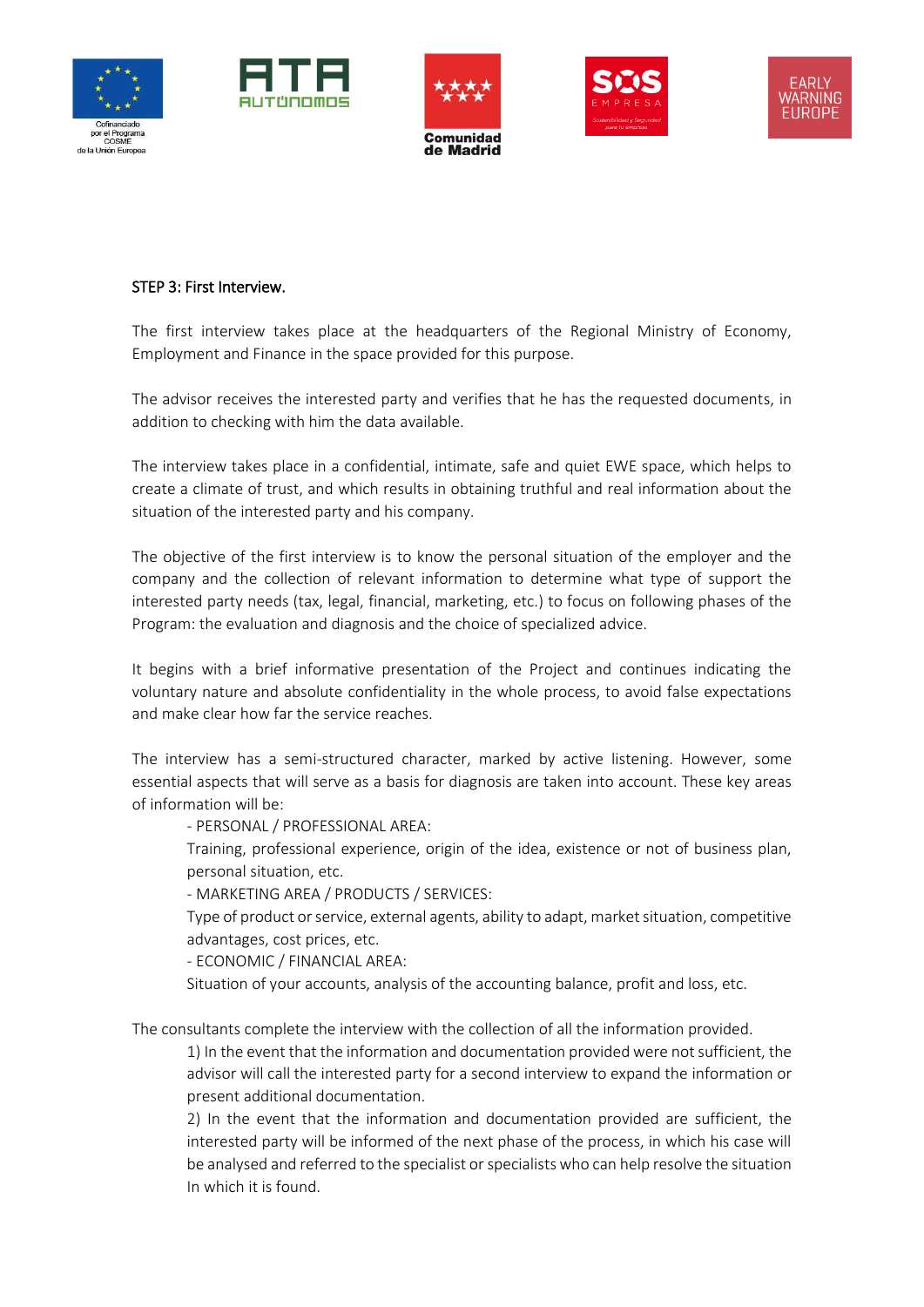









At the time of the interview, the interested party signs a document of confidentiality and commitment in which the non-binding and exempt nature of the decisions or advice determined by both parties will be established.

## STEP 4 Analysis of the information collected. Elaboration of the report. Evaluation and diagnosis.

The interviews must provide the advisors with enough information to be able to make a first diagnosis. This diagnosis will be presented in the form of a report in the Evaluation Board.

## STEP 5 Evaluation Board / Referral of the interested party to specialized advice.

The Evaluation Board is constituted by the Advisors, the Managers and the Project Manager. The Evaluation Board receives the first assessment and diagnosis from each one of the interested parties, and makes a proposal for continuation of the process, which may be the referral to the Specialized Advisors.

The Program configures a network of collaborating companies, which offer a free specialized advice service to the interested party, and which is materialized through the constitution of a specialized hours of advice available to the beneficiaries, granted through the pro-bono hours of the signatory companies of the agreements.

This network is created thanks to the signing of several Collaboration Agreements between the Community of Madrid, the National Federation of Autonomous Workers and the Collaborating Entities themselves.

In the same way, the process is reinforced by putting in touch all interested parties with different support programs of Community of Madrid Regional Government that are already in progress:

- Project accelerator
- Support for the consolidation and evolution of business model
- Support for financing and economic-financial analysis
- Training

## STEP 6: Monitoring and results:

Once the specialized advice is made, the Specialized Advisors will collect the results of their orientation in a Final Report that will include basic information and the prescriptions that have been made to the interested party.